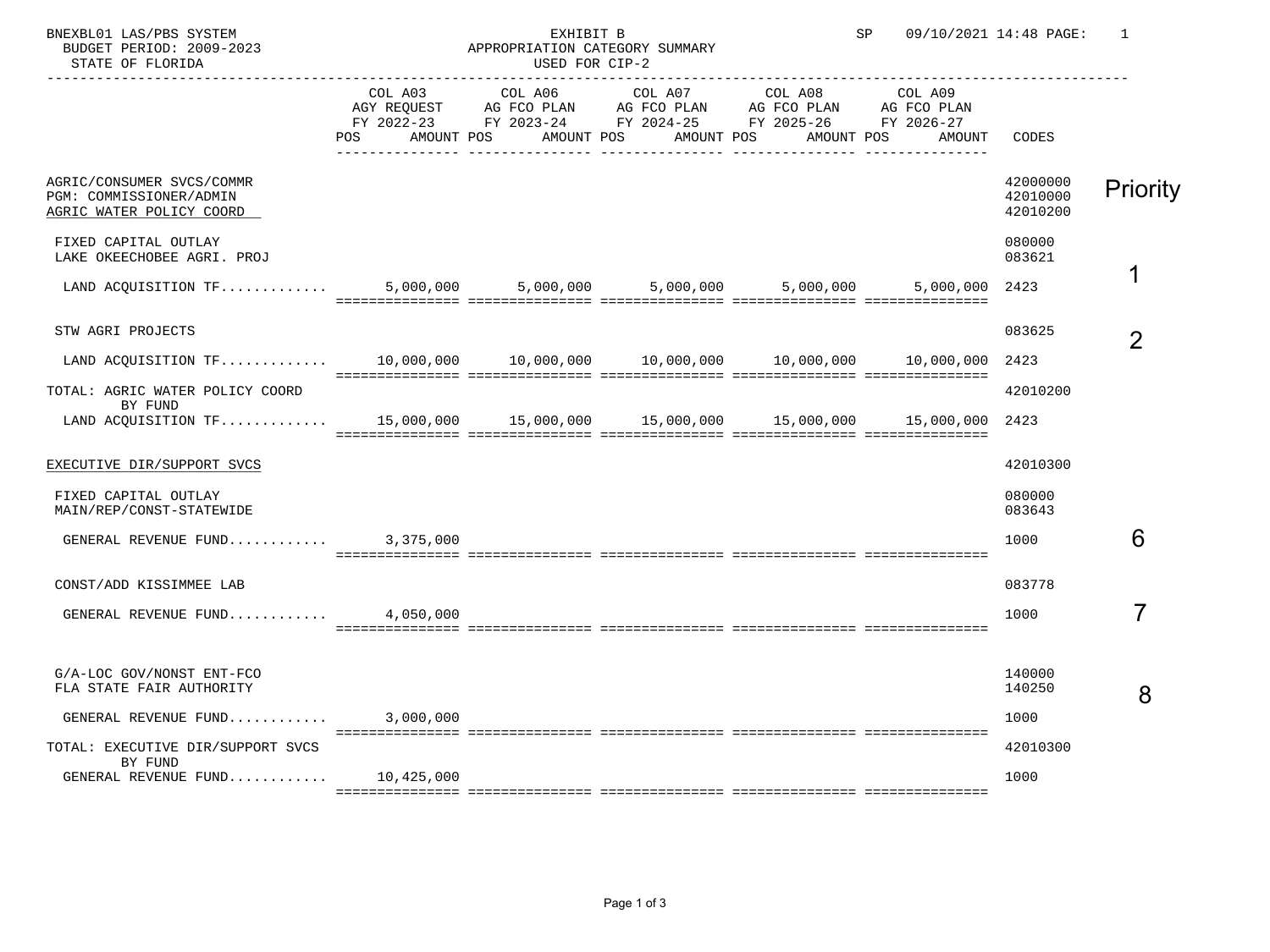BNEXBL01 LAS/PBS SYSTEM EXHIBIT B SP 09/10/2021 14:48 PAGE: 2 STATE OF FLORIDA

## APPROPRIATION CATEGORY SUMMARY<br>USED FOR CIP-2

|                                                                                          | POS     | AMOUNT POS AMOUNT POS AMOUNT POS | COL A03 COL A06 COL A07 COL A08 COL A09<br>AGY REQUEST AG FCO PLAN AG FCO PLAN AG FCO PLAN AG FCO PLAN<br>FY 2022-23 FY 2023-24 FY 2024-25 FY 2025-26 FY 2026-27<br>AMOUNT POS | AMOUNT                                                        | CODES                            |                 |
|------------------------------------------------------------------------------------------|---------|----------------------------------|--------------------------------------------------------------------------------------------------------------------------------------------------------------------------------|---------------------------------------------------------------|----------------------------------|-----------------|
| AGRIC/CONSUMER SVCS/COMMR<br>PGM: COMMISSIONER/ADMIN<br>OFFICE OF ENERGY                 |         |                                  |                                                                                                                                                                                |                                                               | 42000000<br>42010000<br>42010600 | <b>Priority</b> |
| G/A-LOC GOV/NONST ENT-FCO<br>US DEPT OF ENERGY/PROJECTS                                  |         |                                  |                                                                                                                                                                                |                                                               | 140000<br>146556                 |                 |
| FEDERAL GRANTS TRUST FUND 3,500,000 850,000 850,000 850,000 850,000 850,000 850,000 2261 |         |                                  |                                                                                                                                                                                |                                                               |                                  | 4               |
| PGM: FOREST/RES PROTECTION<br>FLORIDA FOREST SERVICE                                     |         |                                  |                                                                                                                                                                                |                                                               | 42110000<br>42110400             |                 |
| FIXED CAPITAL OUTLAY<br>LAND PROTECTION EASEMENTS                                        |         |                                  |                                                                                                                                                                                |                                                               | 080000<br>082002                 |                 |
|                                                                                          |         |                                  |                                                                                                                                                                                |                                                               | 2423                             | 3               |
| ROADS, BRIDGES/MAINT                                                                     |         |                                  |                                                                                                                                                                                |                                                               | 083622                           |                 |
| LAND ACOUISITION TF 7,909,964 4,124,964 4,124,964 4,124,964 4,124,964 4,124,964          |         |                                  |                                                                                                                                                                                |                                                               |                                  | 9               |
| MAIN/REP/CONST-STATEWIDE                                                                 |         |                                  |                                                                                                                                                                                |                                                               | 083643                           | 5               |
| LAND ACQUISITION TF 3,490,000 3,490,000 3,490,000 3,490,000 3,490,000 3,490,000 2423     |         |                                  | soccorrectare concerrectare concerrectare concerrectare concerrectare                                                                                                          |                                                               |                                  |                 |
| REP FORESTRY STATIONS-STW                                                                |         |                                  |                                                                                                                                                                                |                                                               | 083791                           | 10              |
| INCIDENTAL TRUST FUND                                                                    | 680,000 |                                  |                                                                                                                                                                                |                                                               | 2381                             |                 |
| TOTAL: FLORIDA FOREST SERVICE<br>BY FUND                                                 |         |                                  |                                                                                                                                                                                |                                                               | 42110400                         |                 |
| INCIDENTAL TRUST FUND<br>LAND ACQUISITION TF                                             | 680,000 |                                  |                                                                                                                                                                                | $31,399,964$ 27,614,964 27,614,964 27,614,964 27,614,964 2423 | 2381                             |                 |
| TOTAL BUREAU                                                                             |         | 32,079,964 27,614,964 27,614,964 | 27,614,964                                                                                                                                                                     | 27.614.964                                                    |                                  |                 |